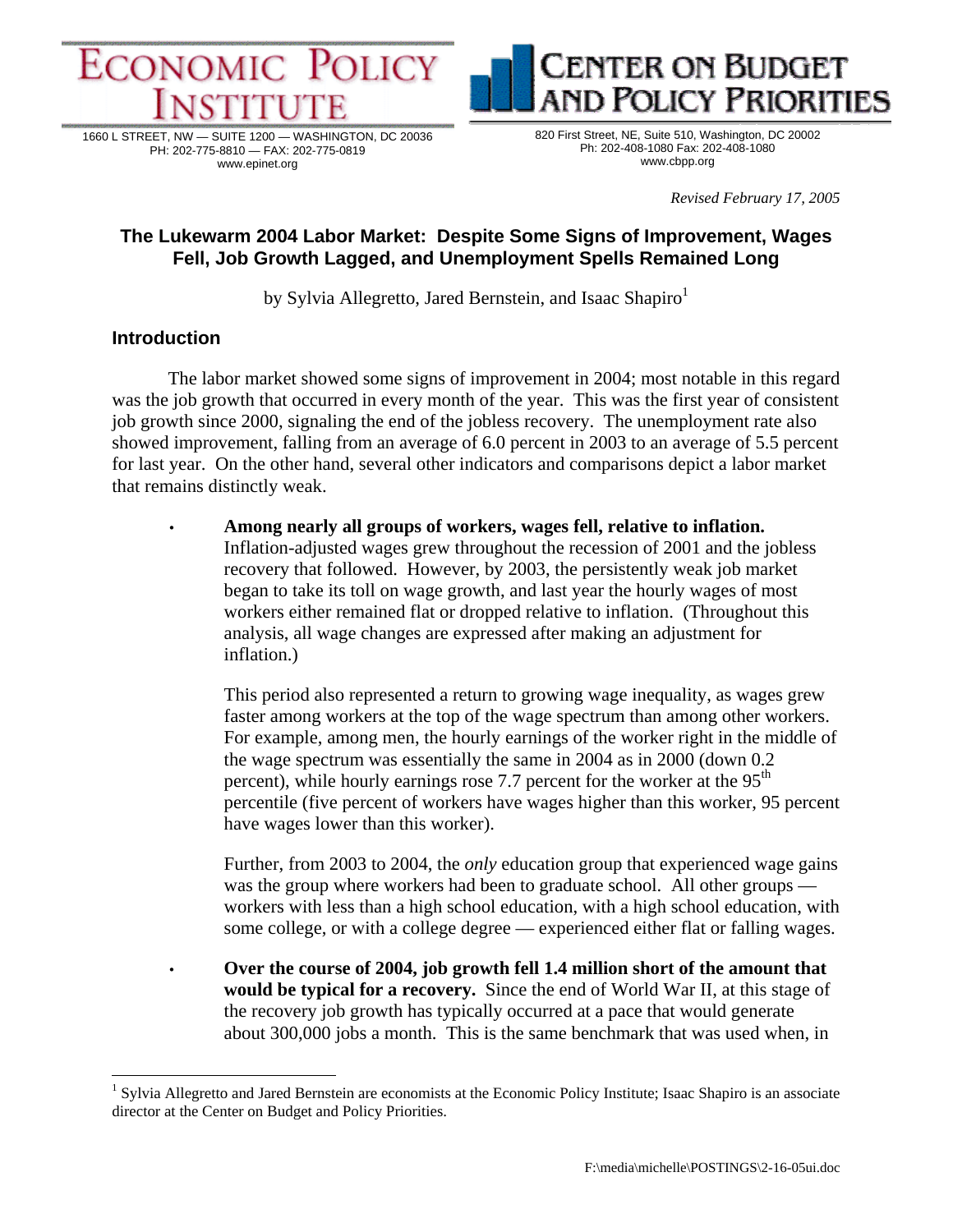early 2004, the Bush Administration forecast that 3.6 million jobs would be created from December 2003 to December 2004.

 The 2.2 million jobs created in 2004 thus fell 1.4 million — or nearly 40 percent — short of the level typically experienced at this stage of a recovery.

 This shortfall indicates that the drop in the unemployment rate thus did not reflect robust job growth. Instead, it reflected an unusually slow pace of labor force growth. In 2004, the labor force grew more slowly than it had in 13 years.

• **Due to the relatively modest amount of job creation, long-term unemployment levels remained exceptionally high, with the number of unemployed individuals exhausting their regular state, unemployment benefits and not receiving additional aid hitting a record level of 3.5 million.** Though long-term unemployment began to trend down somewhat in 2004 its level continued to be high. There were more than twice as many long-term unemployed — unemployed individuals who have been seeking a job for at least a half a year — in December 2004 as in March 2001, when the downturn began. The long-term unemployed have been more than one in five of the unemployed for 27 straight months, an unprecedented development in the post-WWII period.

 Also, in 2004, some 3.5 million individuals used up all their regular unemployment benefits before they found a new job, and did not qualify for additional federal aid. For some period of time, they thus went without either a paycheck or an unemployment check. This level of unmet need was larger than during any other year on record, with data going back to 1973. It suggests that the temporary federal unemployment benefits program — which provided aid to workers who have exhausted their regular, state benefits — was ended too soon (the program quit providing aid to new exhaustees as of the end of December 2003).

All these developments are discussed in detail below.

## **Wage Trends: Weak Job Market, Higher Inflation, Lead to Real Wage Losses**

While the momentum of a labor market that reached full employment in 2000 kept wages rising through the recession and jobless recovery, the persistence of weak labor market conditions since 2001 dampened wage growth by mid-2003. In addition, higher energy prices have recently led to faster price growth. The net result has been that among most workers wages are now failing to keep pace with inflation.

 Table 1 presents inflation-adjusted changes in a variety of frequently cited wage series over two periods: from 2000 through 2003 (with the changes expressed on an annual basis), and from 2003 to 2004. The wages levels in the series follow a similar pattern: after rising from 2000 to 2003, they either grew more slowly or fell last year. In some cases, the gains that occurred from 2000-03 were relatively slight (for example, among the typical or median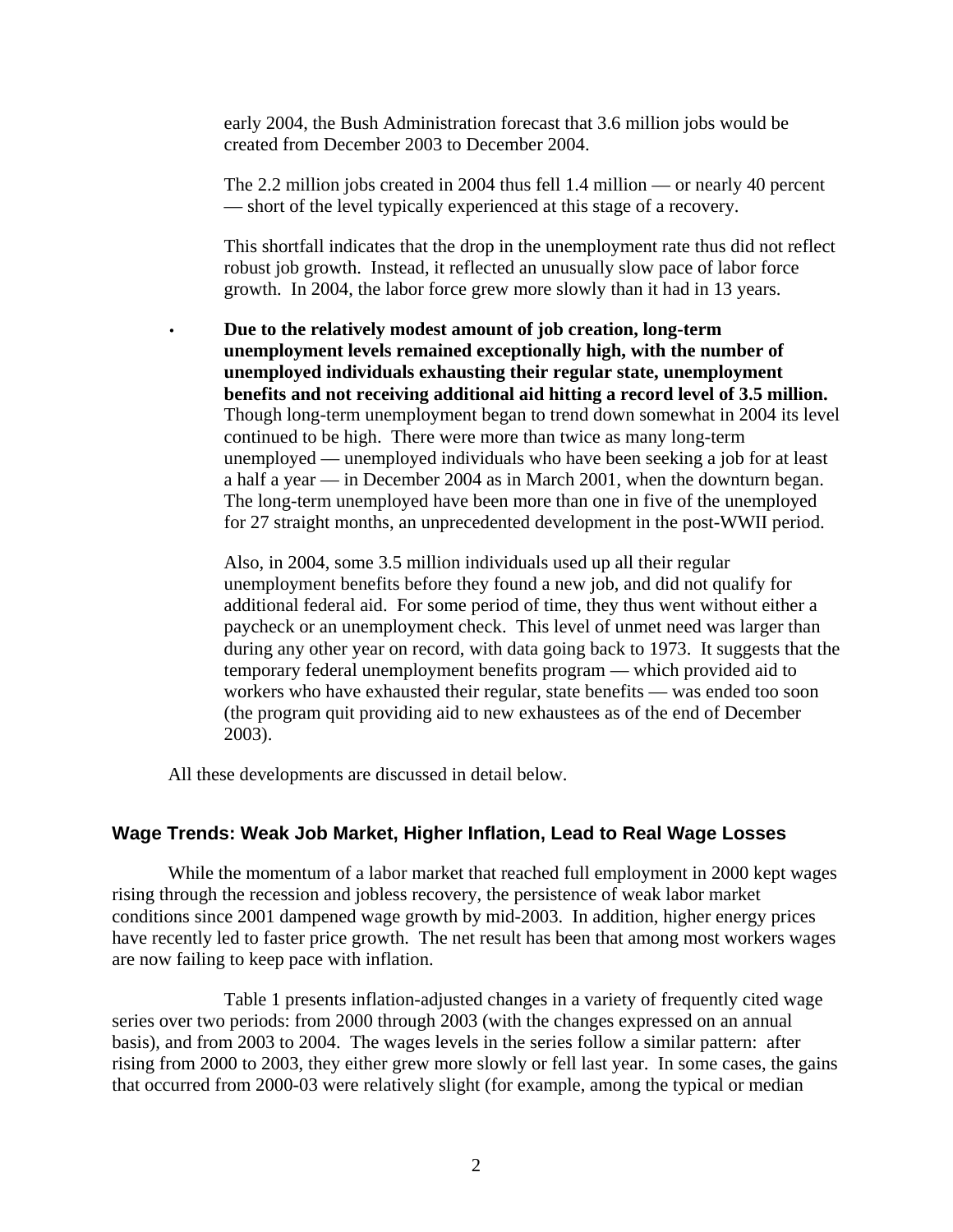male worker), in part because wage growth slowed considerably by 2003 before turning negative in  $2004.<sup>2</sup>$ 

In some cases, wages went from growing relatively quickly from 2000-03 to stagnating in 2004; this was the pattern, for instance, of the wages of the median female worker. In other cases — such as among blue collar, non-managerial workers; the median male worker; and workers with a four-year college education — wages actually fell in 2004. The wage and salary component of the Employment Cost Index (ECI), a broad measure of the costs to employers of compensating workers, rose 1 percent per year in real terms, 2000-03, but fell slightly last year.

The only series that showed compensation growth from 2003 to 2004 was the ECI measure that, in addition to wage and salary costs, also included the costs of fringe benefits such as health premiums and pensions. This measure was up 1.1 percent in real terms, driven by an increase in the cost of fringe benefits. While such an increase signifies greater expenditures by employers on health insurance and pensions for those workers who receive those benefits, it does nothing to raise the take-home pay of the workforce.<sup>3</sup>

The second-to-last line of the table reveals an important countervailing trend in 2004: the sharp climb in productivity since 2000. For many economic analysts, a basic assumption is that the earnings and living standards of working families generally rise with productivity. But in none of these series did wage gains keep pace with productivity growth over this period. What's more, as productivity growth remained strong in 2004, wage trends turned negative. Of course, the relationship between productivity and living standards is one that evolves over the long-term — we might expect to see gaps like this arise in unusual periods. Still, the extent of the gap is notable, and there's little economic rationale to justify the 2004 pattern of strongly rising productivity and falling real wages.

### **Wage Trends Broken out by Gender and Other Characteristics**

 $\overline{a}$ 

Table 2 takes a closer look at hourly wage trends throughout the wage scale, ranking workers by the level of their wage from lowest to highest. Thus, the  $10<sup>th</sup>$  percentile represents the wage at which 10 percent earn less and 90 percent earn more. The median is the middle of the wage scale, or the  $50<sup>th</sup>$  percentile. The table shows the percent changes in real hourly wages by wage deciles (and for the 95th percentile worker) for two time periods: 2000-03 (annualized)

<sup>&</sup>lt;sup>2</sup> We identified these trends in *The State of Working American, 2004/2005* by Mishel et al, 2004 (Introduction). For example, male median wages fell in real terms in 2003 by 0.9 percent; the real average hourly earnings of production, non-supervisory workers increased by about 1 percent per year in both 2001 and 2002, slowing to 0.4 percent in 2003.

 $3$  As opposed to increases in wages and salaries, the degree to which the increases in payments for insurance and pensions have enhanced living standards is unclear. Rising employer payments for health insurance premiums partly reflect the acceleration in health care cost growth, which may not appreciably benefit covered workers. In addition, many employers with pension plans that promise a defined benefit to workers have had to increase their pension contributions to make up for the drop in the stock market, which reduced the value of pension plans' portfolios. The increased contributions were necessary to assure payment of the promised pension benefits. In this respect, the current increase in pension contributions makes workers no better off than they were before, since many workers would still expect to receive the same pension benefit that was promised previously.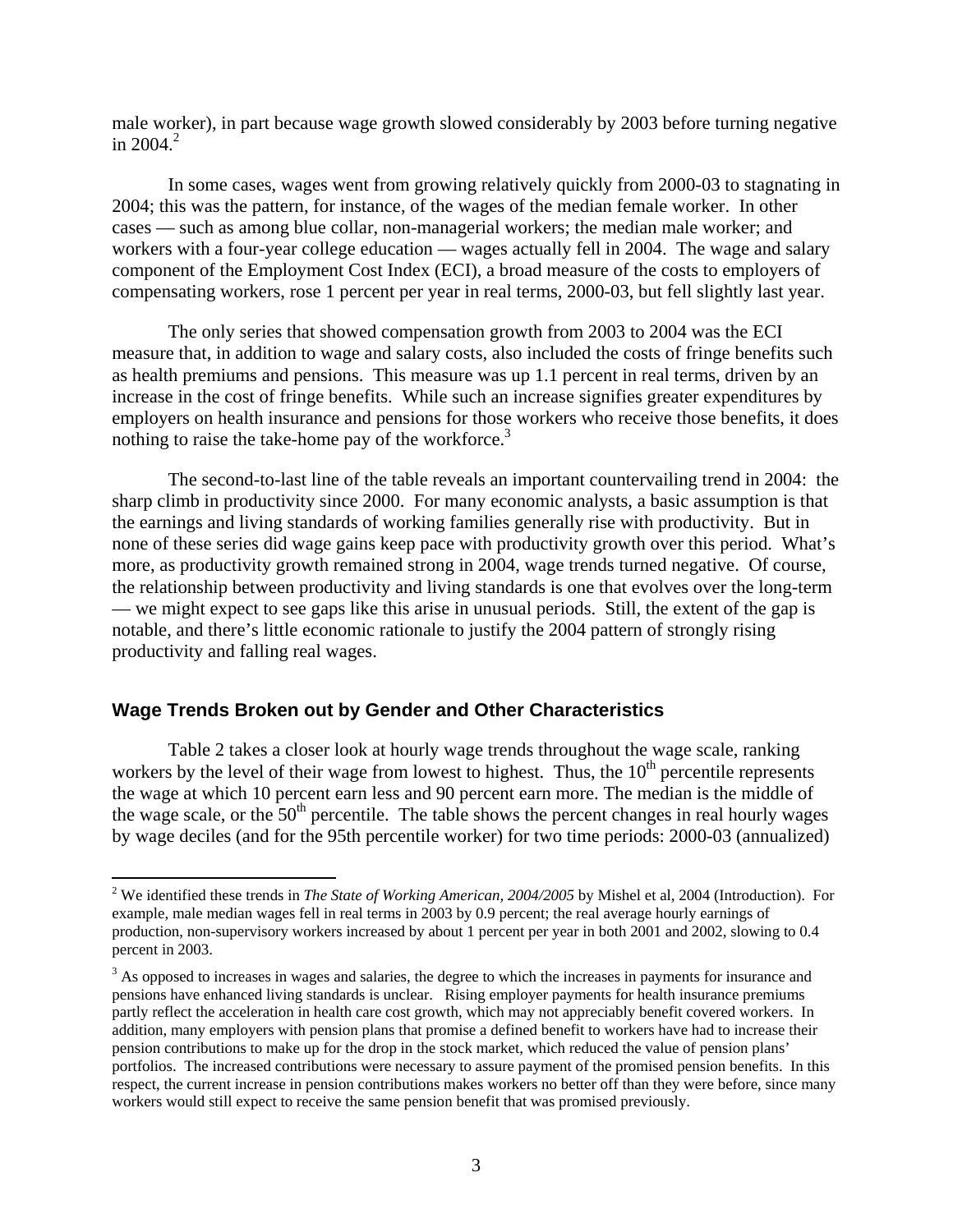and 2003-04. Panels are presented for all workers, for male workers, and for female workers, and the accompanying Figures 1A and 1B focus on selected percentiles that plot the annual data by gender (data are for wage and salary workers, age 18-64).<sup>4</sup>

**By wage level.** The wages of low- and high-wage men grew by about 1 percent per year from 2000 through 2003, while the wages of the median male worker increased by 0.3 percent per year. (Table 1 shows little wage growth in other male wage deciles below the median). Wage growth for women was more positive, at around 1.5 percent per year for each decile shown in the figure.

In contrast, the data for 2004 reveal losses for middle- and lower-wage workers, and continued (women) or accelerated gains (men) for those at the top of the wage scale. As Table 2 shows, hourly wages fell for the bottom 80 percent of men and the bottom 70 percent of women from 2003 to 2004.

**By education level.** Table 3 provides a similar analysis by education level, using average hourly wages. For all workers (top panel) wages grew by between 0.7 percent and 1.2 percent per year over the period from 2000 to 2003. The gender panels suggest these gains were driven mostly by trends among women workers, as their wage gains outpaced men in each education category. Among male high school grads and those with some college, wage growth was relatively flat, growing 0.5 percent per year and 0.2 percent per year respectively.

In 2004, these education wage trends turned almost uniformly negative, as the only group with a significant gain was men with advanced degrees. The reversal was particularly sharp for high-school educated women. After growing 1.8 percent per year from 2000 through 2003, their wages fell 1.1 percent last year. The figure also reveals that for some workers, wages were slowing well before 2004. In 2004, however, wage losses became much more common across the wage scale.

**By race and ethnicity.** Figure 2 examines BLS data on the median weekly earnings of full-time workers, 25 years and older, by race, ethnicity, and gender. White and Hispanic male workers experienced little earnings growth over the whole period, but for both white and African-American women, earnings went from solidly positive, 2000-03, to flat in 2004. A similar swing in earnings occurred among African-American men. Hispanic women are the only group whose weekly earnings grew more quickly in the latter period, as their median weekly earnings grew 1.2 percent per year from 2000 to 2003, and by 1.5 percent from 2003 to 2004.

#### **Job Growth**

1

Jobs were created in every month in 2004. Last year thus marked an end to the "jobless recovery" and the first year of substantial job growth since 2000. Altogether, 2.2 million jobs or about 181,000 jobs a month — were created from December 2003 to December 2004.<sup>5</sup>

<sup>&</sup>lt;sup>4</sup> Bootstrapped standard errors reveal that, 2003-04, changes less than 1 percent are statistically insignificant at the 0.05 level and visa versa.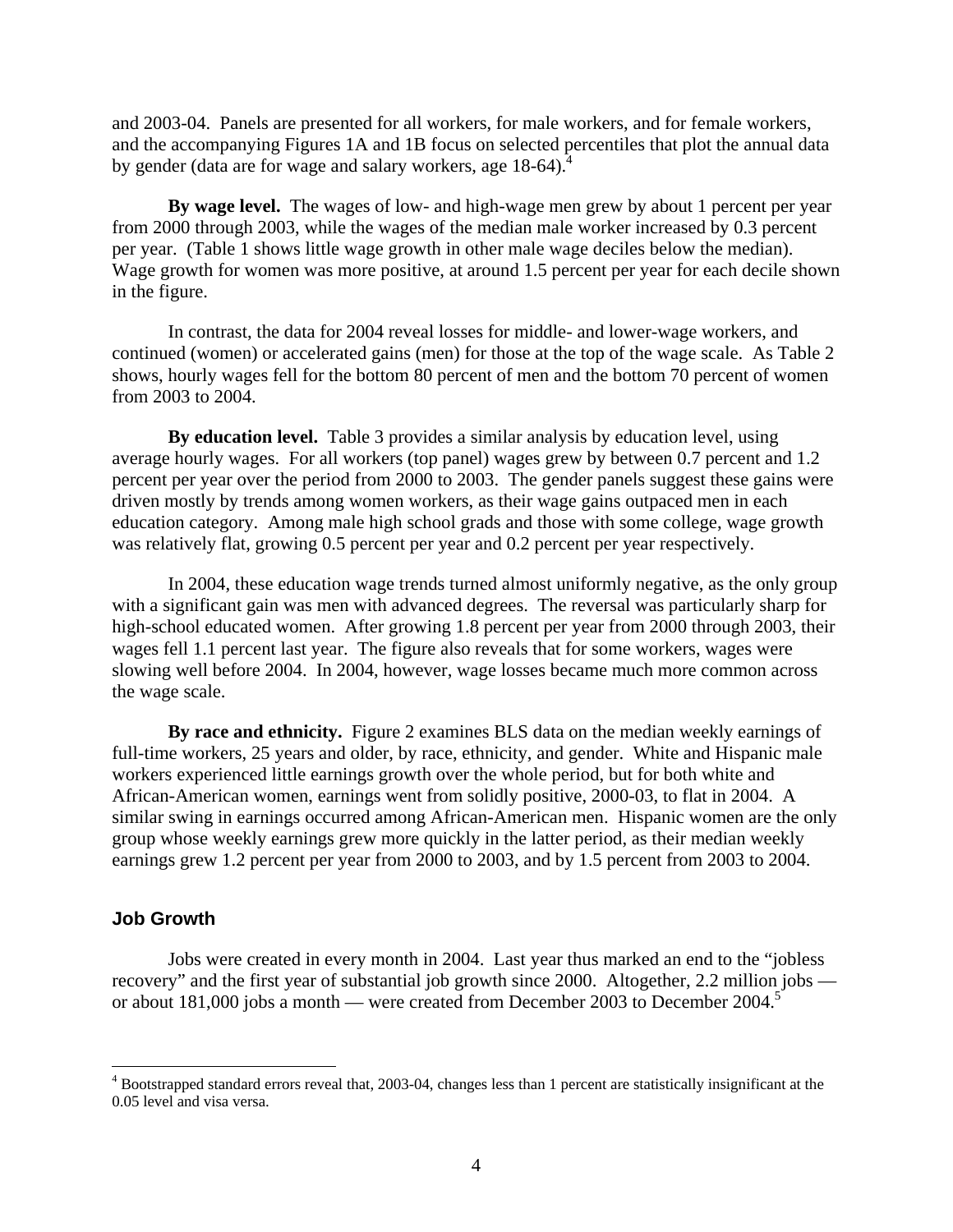It is instructive, however, to put this growth into context by comparing it the amount of growth that has occurred during other recoveries. Since the end of World War II, the average annual growth in job creation has equaled 2.9 percent at this stage of the recovery.<sup>6</sup> If such a rate of job creation had been achieved in 2004, about 300,000 jobs per month would have been created from December 2003 through December 2004, or a total of 3.6 million jobs. Indeed, this was the level of job creation projected in the *Economic Report of the President* released in February 2004. That is, this report projected that non-farm payroll employment would grow by an average of 300,000 jobs per month in 2004. The chairman of the President's Council of Economic Advisers said that this forecast reflected a rate of job growth "That is about average for a recovery."<sup>7</sup>

Relative to this benchmark, however, job growth in 2004 continued to lag considerably.

- The 2.2 million jobs created last year fell 1.4 million short of the amount of job creation that would have been average for this stage of the recovery.
- The average job growth figure of 181,000 was nearly 40 percent below the 300,000 monthly figure typically associated with a recovery.
- There were only three months during the year March, April, and October in which job growth exceeded the average yardstick. In the past two months, job growth occurred at about half the average pace. (See Figure 3)

Job growth over the next year may continue to fall below the level normally associated with a recovery period. This is the conclusion, for example, that was recently reached by the Administration itself. In December, the Administration issued its job growth projections for 2005. These estimates predict job growth in 2005 will average 175,000 a month. While this projection is in line with the pace of job growth in 2004, it also suggests that the Administration itself believes that job creation will continue to occur at a pace well below that typically experienced during a recovery.

 $\frac{1}{5}$ <sup>5</sup> These employment data come from the BLS Establishment survey. This survey, also known as the "payroll" employment survey," is the standard measure of employment featured by the government and relied upon by economists. In 2004, the director of the Bureau of Labor Statistics, the Congressional Budget Office, and Federal Reserve Chairman Alan Greenspan, all reiterated how this measure is more accurate for measuring than the "household employment survey" some have been citing. For a detailed discussion of the advantages of the Establishment over the Household survey for this purpose, see Elise Gould "Measuring Employment Since the Recovery," Economic Policy Institute briefing paper # 148, December 2003.

<sup>&</sup>lt;sup>6</sup> This is the average growth rate of payroll employment from the  $25<sup>th</sup>$  to  $37<sup>th</sup>$  month in a recovery, averaging over all past recoveries for which such an average can be taken (in two cases, the recovery had ended by this point and, thus, were not included in the average).

<sup>&</sup>lt;sup>7</sup> Reuters News Service, "White House advisor says sees big job gains in 2004," February 10, 2004. The Administration later backed off this CEA projection somewhat. For a detailed analysis of CEA's 2004 projection, see two reports co-authored by Jared Bernstein, Lee Price, and Isaac Shapiro, "White House Backs Off CEA Prediction of 'Average' Job Growth," Center on Budget and Policy Priorities and Economic Policy Institute, February 18, 2004; and "Missing the Moving Target," February 12, 2004, Appendix Table B.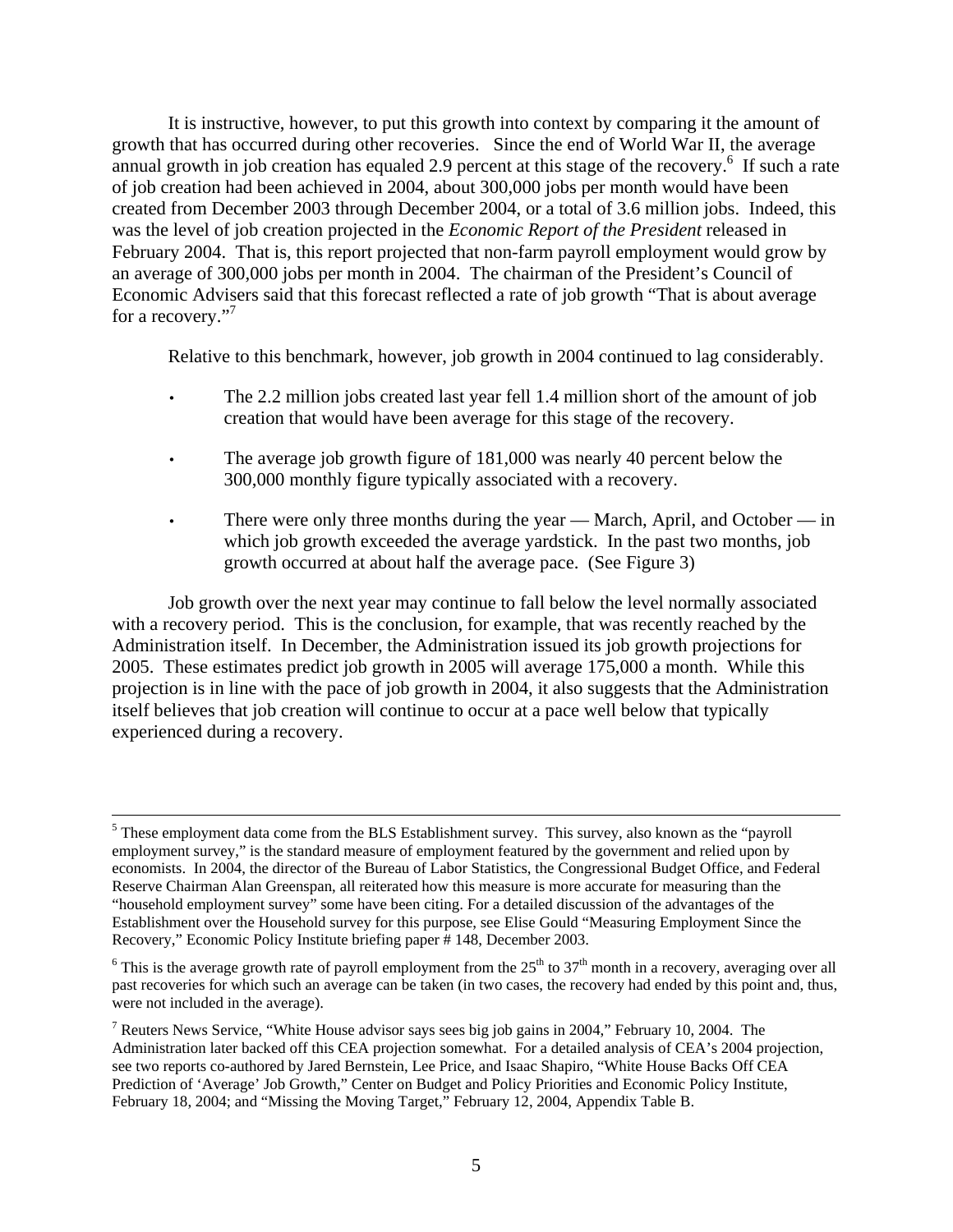## **Drop in Unemployment Rate Reflects Exceptionally Slow Labor Force Growth Instead of Robust Job Growth**

As noted at the beginning of this analysis, the average unemployment rate of 5.5 percent in 2004 represents a drop from its 2003 average of 6.0 percent.

The drop in the unemployment rate, however, did not reflect especially robust job growth; as just discussed, job growth was significantly below the average for a recovery period. Instead, it reflected exceptionally slow labor force growth. The average size of the labor force in 2004 was only 0.6 percent larger than it averaged in 2003. This represents the slowest rate of labor force growth since 1991.

In other words, part of the decline in unemployment is itself a function of the weak job market. When, as is apparently the case now, workers are hesitant to enter or are quick to leave the labor force, this leads to both lower labor force participation rates and lower measured unemployment. In fact, the share of the population in the labor force fell each year since 2000, from 67.1% to 66% in 2004, the lowest annual level since 1988. In this climate, the lower unemployment rate in 2004 relative to 2003 does not reflect a tighter job market.

## **Long-term Unemployment Trends Signal Difficult Labor Market for Many Unemployed Workers**

One symptom of the inadequate pace of job growth is the persistence of long-term unemployment, commonly defined as an unemployment spell lasting at least half-a-year (27 or more weeks). A hallmark of the jobless recovery and ensuing period of slow job growth has been levels of long-term unemployment well above those normally associated with unemployment in the five percent to six percent range.

As shown in Figure 4, both unemployment rates and the share of unemployed who were long-termers increased substantially from 2000 to 2003. Both measures fell from 2003 to 2004 but the long-term share remained above 20 percent. In fact, more than a fifth of the unemployed have been long-termers for 27 months in a row, from October 2002 to December 2004, an unprecedented development over recent decades.

Thus, while decreasing unemployment is good news, that it is accompanied by high shares of long-term unemployment is an indication that the level of job growth is too slow for many jobseekers.

As is usually the case, the less-educated bear the brunt of economic downturns. The 2001 recession and subsequent weak recovery, however, saw an expansion of hardship across educational lines. In fact, the educational composition of the long-term unemployed has shifted since 2000 towards the more highly educated, as shown in Figure 5.

In 2000, 64.7 percent of the long-term unemployed had a high school degree or less, while those with more than a high school degree were 35.3 percent of the long-term unemployed (Figure 5). By 2004, the share with at least some college grew by 7.6 percentage points and the high-school or less share shrunk accordingly. While the difference in long-term unemployment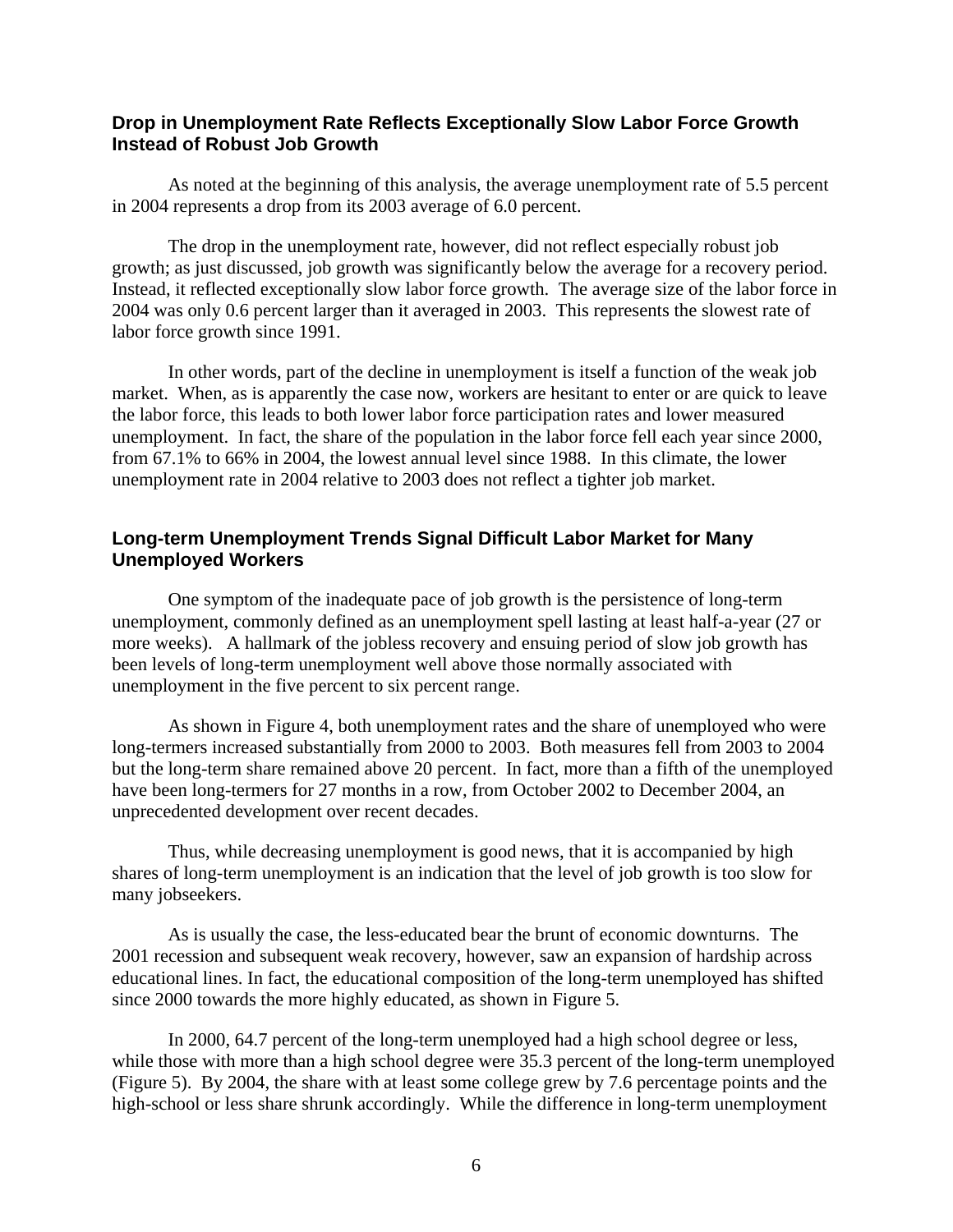shares by education was almost 30 percentage-points in 2000, a much narrower 14.2 percentagepoint differential existed in 2004.

This shift suggests that even by 2004, highly educated workers continued to have difficulty finding jobs. The on-going weak demand for college educated workers is likely one reason why their real wages fell in 2004.

### **Unemployment Insurance Exhaustions**

Consistent with the problem of enduring long-term unemployment, the lack of adequate job creation has also created another problem: in 2004, a record number of persons exhausted their regular unemployment benefits before they found a job. Typically, these people have been unemployed for 39 weeks, or three-quarters of the year, when they exhaust their benefits. In 2004, an exceptionally large number of jobless workers exhausted their regular benefits, went for a time without federal aid, and received neither a paycheck nor an unemployment check.

Labor Department data show that 3,530,000 unemployed individuals exhausted their regular unemployment benefits in 2004. About 20,000 of them qualified for additional unemployment aid through the permanent federal/state extended benefits program. (This program, whose eligibility criteria are quite stringent, was only in effect in four states in January 2004 and has not been in effect in any state since May.) The remaining 3.5 million individuals did not qualify for any federal unemployment benefits beyond their regular benefits.

The 3.5 million jobless workers that exhausted their regular benefits and went without federal aid during 2004 was higher than the number of such exhaustees in any other period of comparable length on record. (Data are available since 1973) The comparison adjusts for the growth in the labor force over time; that is, the record figure is not a reflection of the growth in the labor force but of the current severity of long-term unemployment.

The record number of exhaustees suggests the federal temporary benefits program was ended prematurely. The Temporary Extended Unemployment Compensation (TEUC) program was created in March 2002 to provide additional weeks of federally funded unemployment benefits to jobless workers who have run out of regular, state-funded unemployment benefits but have not found a job. TEUC provided up to 13 weeks of benefits to most workers who participated in it. The program phased out when Congress declined to extend the program beyond the close of December 2003. President Bush did not ask Congress for an extension. Individuals who have exhausted their regular unemployment benefits since December 20, 2003 have not been eligible for TEUC aid.

Stated differently, over the past three-plus decades, during any other year when 3.5 million or more people were using up their regular unemployment insurance benefits, a temporary federal benefits program was in place to assist them.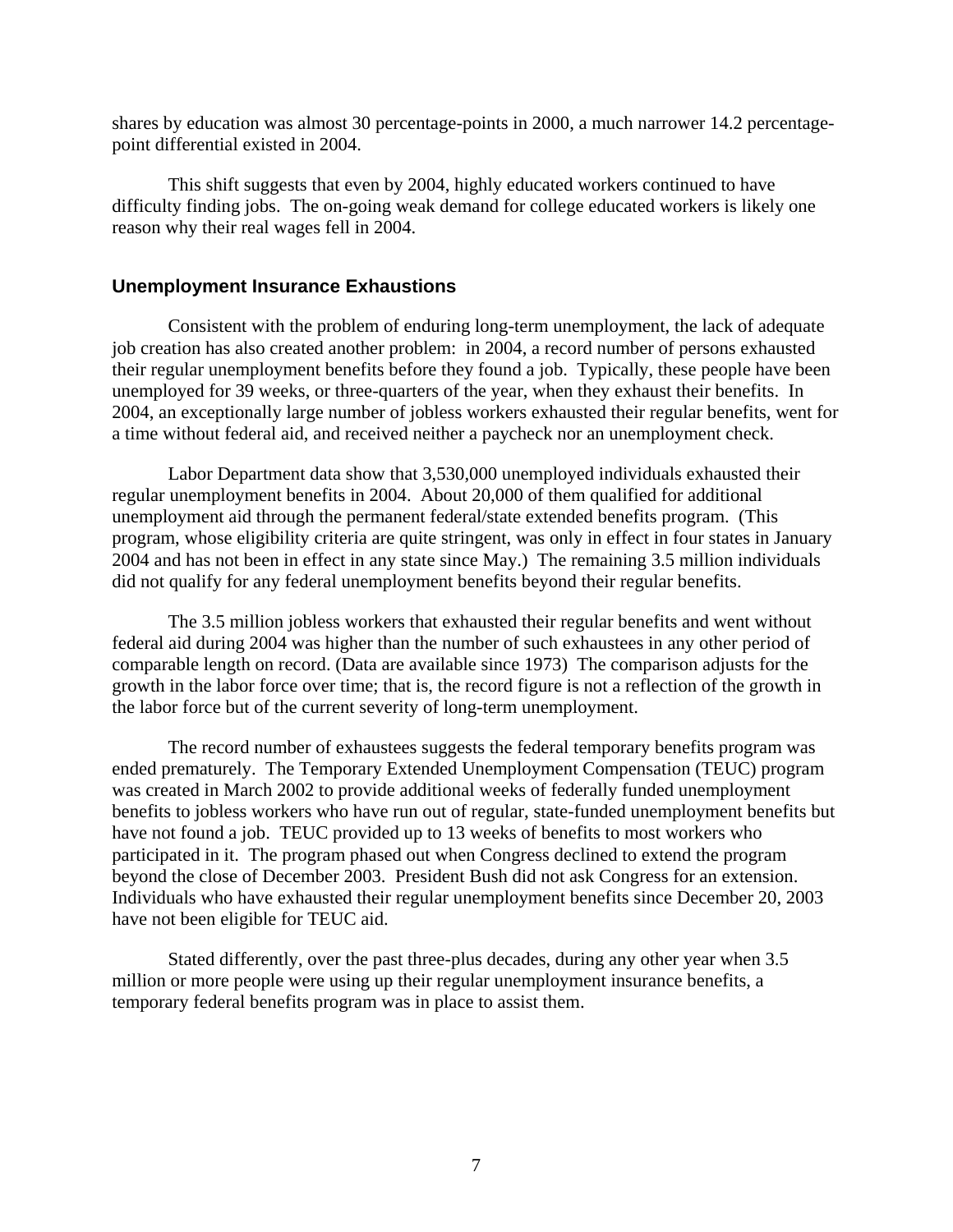### **Conclusion: The Loss of Full Employment and the Unbalanced Recovery**

These problems of falling wages, inadequate job creation, long-term unemployment, and a safety net that's failing to protect job losers have contributed to a recovery that is considerably unbalanced. The economic growth that has occurred has flowed to corporate profits to a degree unseen in the post-World War II period, leaving relatively little for compensation.<sup>8</sup> These economic conditions stand in stark contrast to those that prevailed at the end of the last business cycle, where full employment ensured that the benefits of the growing economy lifted the living standards of working families the income scale.

The job market data presented above show that even though unemployment was at a relatively low level in 2004 — 5.5 percent — substantial slack remains in the job market. As long as this slack remains, the negative 2004 wage trends documented above are unlikely to reverse course.

In fact, using an econometric model of wage growth, and plugging in Blue Chip 2005 consensus values for unemployment (5.3 percent), inflation (2.5 percent), and productivity (2.6 percent, from Jorgenson et al, 2004)<sup>9</sup>, we forecasted some of the series discussed above.<sup>10</sup> The forecast has wages among the typical male or female worker continuing to fall by about 1 percent in 2005. In addition, the aforementioned forecast of the Administration suggests that job growth will continue to occur at a level well below that experienced in other recoveries.

Whether these pessimistic forecasts actually occur will depend largely on whether and how quickly we return to a more normal, and far more robust, labor market recovery. Absent this reversal, much of our economy's growth will continue to accrue to the top to wage and income scale, reinforcing the unbalanced nature of a recovery that has thus far eluded too many working families.

*We thank Yulia Fungard for research assistance, Danielle Gao for programming, and Jeff Chapman for bootstrapping percentile standard errors.* 

 $\overline{a}$ 

<sup>&</sup>lt;sup>8</sup> David Kamin and Isaac Shapiro, "An Uneven Recovery: New Government Data Show Corporate Profits Enjoying Unusually Large Gains, While Workers' Incomes Lag Behind," Center on Budget and Policy Priorities, September 3, 2004.

 $9$  Jorgenson, Ho, and Stiroh "Will the U.S. Productivity Resurgence Continue?" Federal Reserve Bank of NY, Current Issues Vol. 10, No. 13, December 2004.

<sup>&</sup>lt;sup>10</sup> Bernstein and Baker "The Benefits of Full Employment," Economic Policy Institute 2003, Chapter 4, for a description of the wage forecasting model.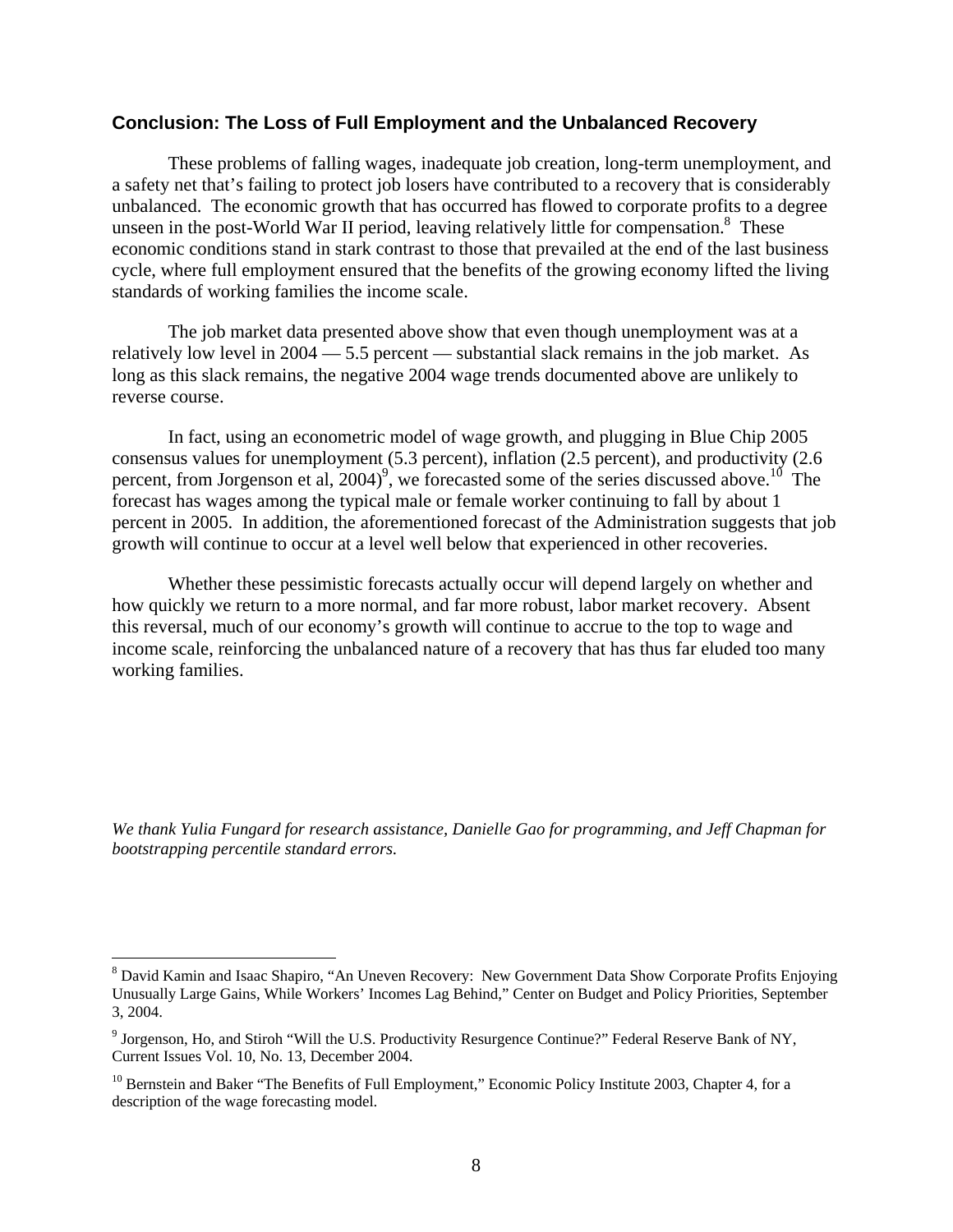|                                                | 2000-03      | 2003-04  |
|------------------------------------------------|--------------|----------|
|                                                | (annualized) |          |
| Average Hourly Earnings, non-supervisors       | 0.9%         | $-0.5\%$ |
| Average Weekly Earnings, non-supervisors       | 0.3%         | $-0.4%$  |
| Median Hourly Wages, All Workers               |              |          |
| Men                                            | 0.3%         | $-1.2%$  |
| Women                                          | 1.6%         | $-0.1%$  |
| Median Weekly Earnings, Full-Time Workers, 25+ |              |          |
| Men                                            | 0.2%         | $-0.2\%$ |
| Women                                          | 1.9%         | $-0.1%$  |
| High School Hourly Wage                        | 1.1%         | $-0.5%$  |
| College Hourly Wage                            | 0.7%         | $-1.0\%$ |
| Employment Cost Index, W&S                     | 1.0%         | $-0.2%$  |
| <b>Employment Cost Index, Compensation</b>     | 1.6%         | 1.1%     |
| Productivity                                   | 3.8%         | 4.0%     |
| Inflation (CPI-U)                              | 2.2%         | 2.7%     |

**Table 1: Percent Change in Real Wages, Various Series, 2000-04** 

Notes: Average hourly and weekly earnings are for production, non-supervisory workers. Percentile hourly wages and wages by education are for all wage and salary workers, 18-64 years old. Median weekly earnings are for fulltime workers, age 16 and up. The employment cost index is an index of hourly employer costs for all civilian workers. Productivity is from the nonfarm business sector; 2003-04 uses the average from the first three quarters of each year, as productivity data for 2004q4 are not yet available. Each series comes from the Bureau of Labor Statistics except for percentile hourly wages and wages by education, which come from EPI's analysis of CPS earnings files. We deflate these latter series by the CPI-RS; all other wage and compensation data are deflated using the CPI-U. The growth rates of these deflators are almost identical over this period, the only difference being that the RS grows by 2.223% per year, 2000-03 while the U grows 2.224%.

#### **Table 2: Annual Changes in Real Hourly Wages by Percentile and Gender, 2003-04**

|                                                          | Percentile |          |                  |          |          |          |          |          |          |      |
|----------------------------------------------------------|------------|----------|------------------|----------|----------|----------|----------|----------|----------|------|
| All                                                      | 10th       | 20th     | 30 <sub>th</sub> | 40th     | Median   | 60th     | 70th     | 80th     | 90th     | 95th |
| 2000-03                                                  | 1.3%       | 0.7%     | 1.0%             | 1.6%     | 1.4%     | 0.9%     | 1.1%     | 1.3%     | 1.8%     | 1.3% |
| 2003-04                                                  | $-1.3%$    | $-0.5\%$ | $-1.7\%$         | $-1.0%$  | 0.0%     | $-0.4\%$ | $-1.2%$  | 0.4%     | $-0.8\%$ | 1.0% |
| Men                                                      |            |          |                  |          |          |          |          |          |          |      |
| 2000-03                                                  | $0.6\%$    | 0.9%     | 0.5%             | 0.3%     | 0.3%     | 0.9%     | 1.0%     | 1.0%     | 1.1%     | 1.8% |
| 2003-04                                                  | $-0.8\%$   | $-1.2%$  | $-1.1\%$         | $-0.4\%$ | $-1.2%$  | $-1.1\%$ | $-1.1\%$ | $-0.5\%$ | 1.9%     | 2.2% |
| Women                                                    |            |          |                  |          |          |          |          |          |          |      |
| 2000-03                                                  | 1.4%       | 1.4%     | 1.6%             | 1.3%     | 1.6%     | 2.1%     | 2.0%     | 1.5%     | 1.6%     | 2.3% |
| 2003-04                                                  | $-0.8\%$   | $-1.3%$  | $-0.4\%$         | $0.0\%$  | $-0.1\%$ | $-0.2\%$ | $-0.6\%$ | 1.2%     | 1.4%     | 0.1% |
|                                                          |            |          |                  |          |          |          |          |          |          |      |
| Source: EPI analysis of Current Population Service data. |            |          |                  |          |          |          |          |          |          |      |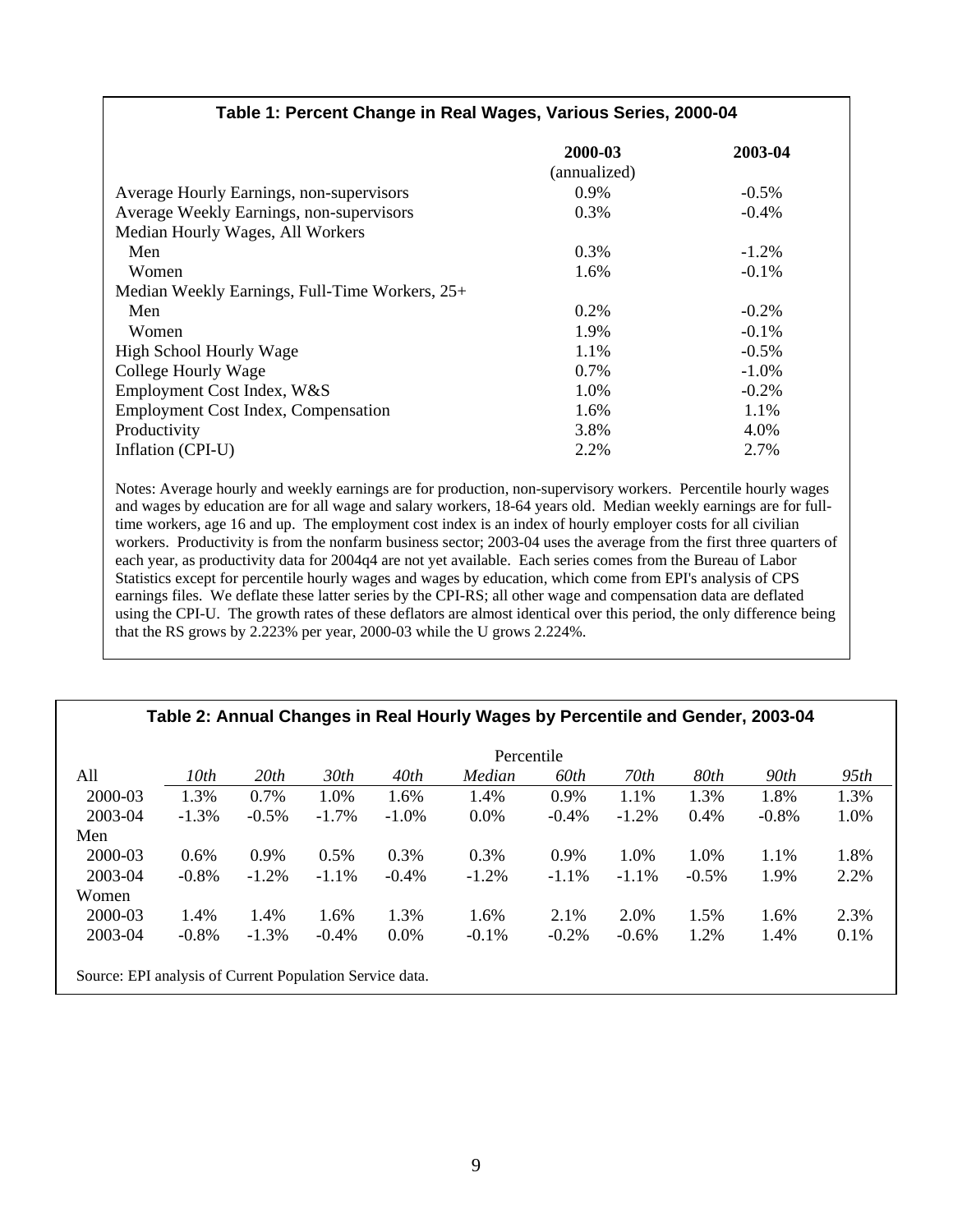| Table 3: Annual Changes in Real Hourly Wages by Education and Gender, 2000-04 |                       |             |              |          |                        |  |
|-------------------------------------------------------------------------------|-----------------------|-------------|--------------|----------|------------------------|--|
| All                                                                           | Less than High School | High School | Some College | College  | <b>Advanced Dearee</b> |  |
| 2000-03                                                                       | 1.2%                  | 1.1%        | 0.7%         | 0.7%     | 0.7%                   |  |
| 2003-04                                                                       | $-0.8%$               | $-0.5%$     | $-0.3%$      | $-1.0\%$ | 1.1%                   |  |
| Men                                                                           |                       |             |              |          |                        |  |
| 2000-03                                                                       | 1.0%                  | 0.5%        | 0.2%         | 0.8%     | 0.8%                   |  |
| 2003-04                                                                       | $-0.7\%$              | $-0.3%$     | $0.0\%$      | $-1.1%$  | 2.0%                   |  |
| Women                                                                         |                       |             |              |          |                        |  |
| 2000-03                                                                       | $1.4\%$               | 1.8%        | 1.3%         | 0.9%     | 0.9%                   |  |
| 2003-04                                                                       | $-1.4\%$              | $-1.1%$     | $-0.9%$      | $-1.1%$  | 0.1%                   |  |
| Course: EDI anglueis of CDC data                                              |                       |             |              |          |                        |  |

Source: EPI analysis of CPS data.

 $\overline{\phantom{a}}$ 

Note: All 2000-03 changes are statistically significant at the 0.05 level, except male, some college. For 2003-04, these changes are significant: College, all; HS, Some College, and College, female, (the latter two at the 0.1 level), and male,

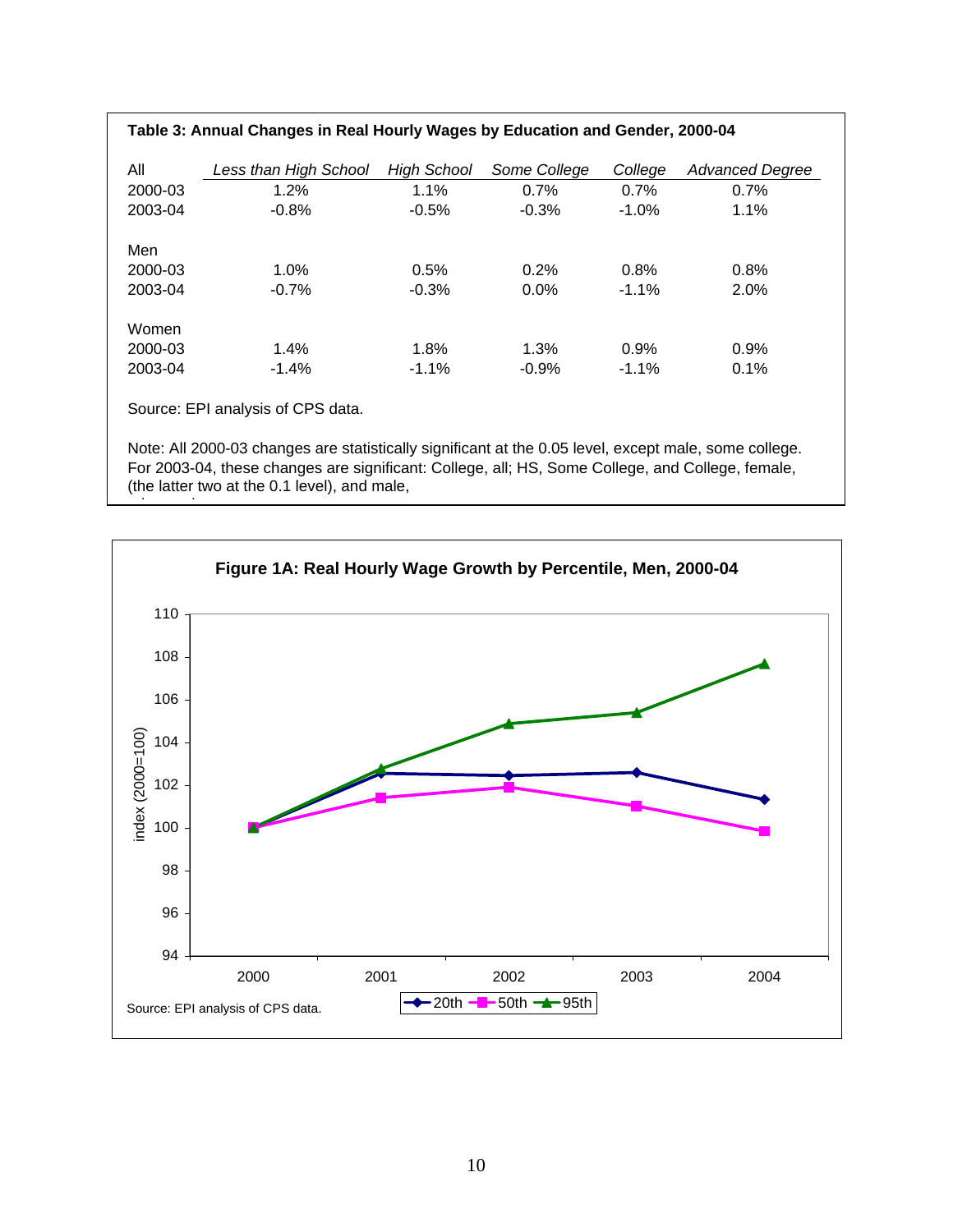

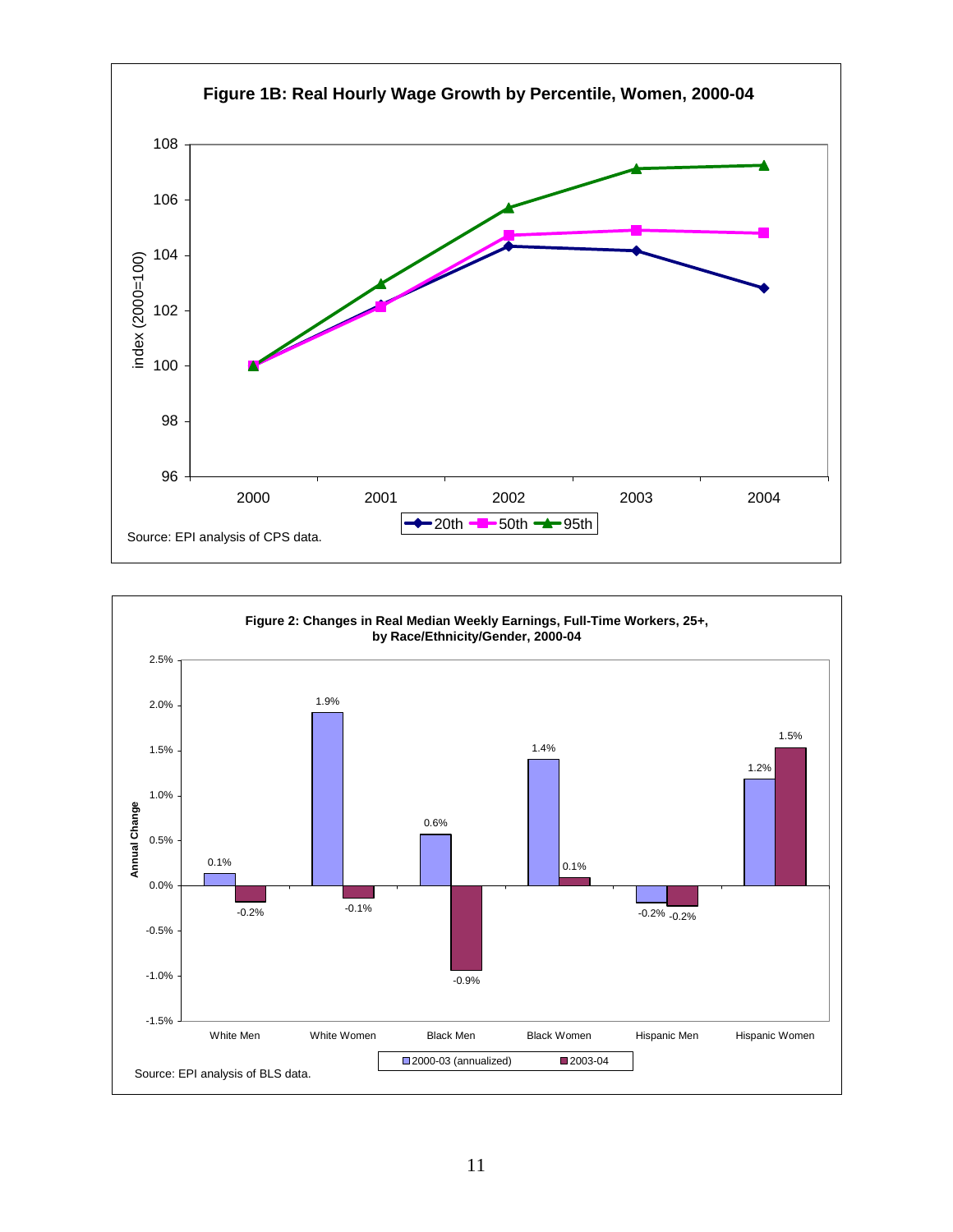